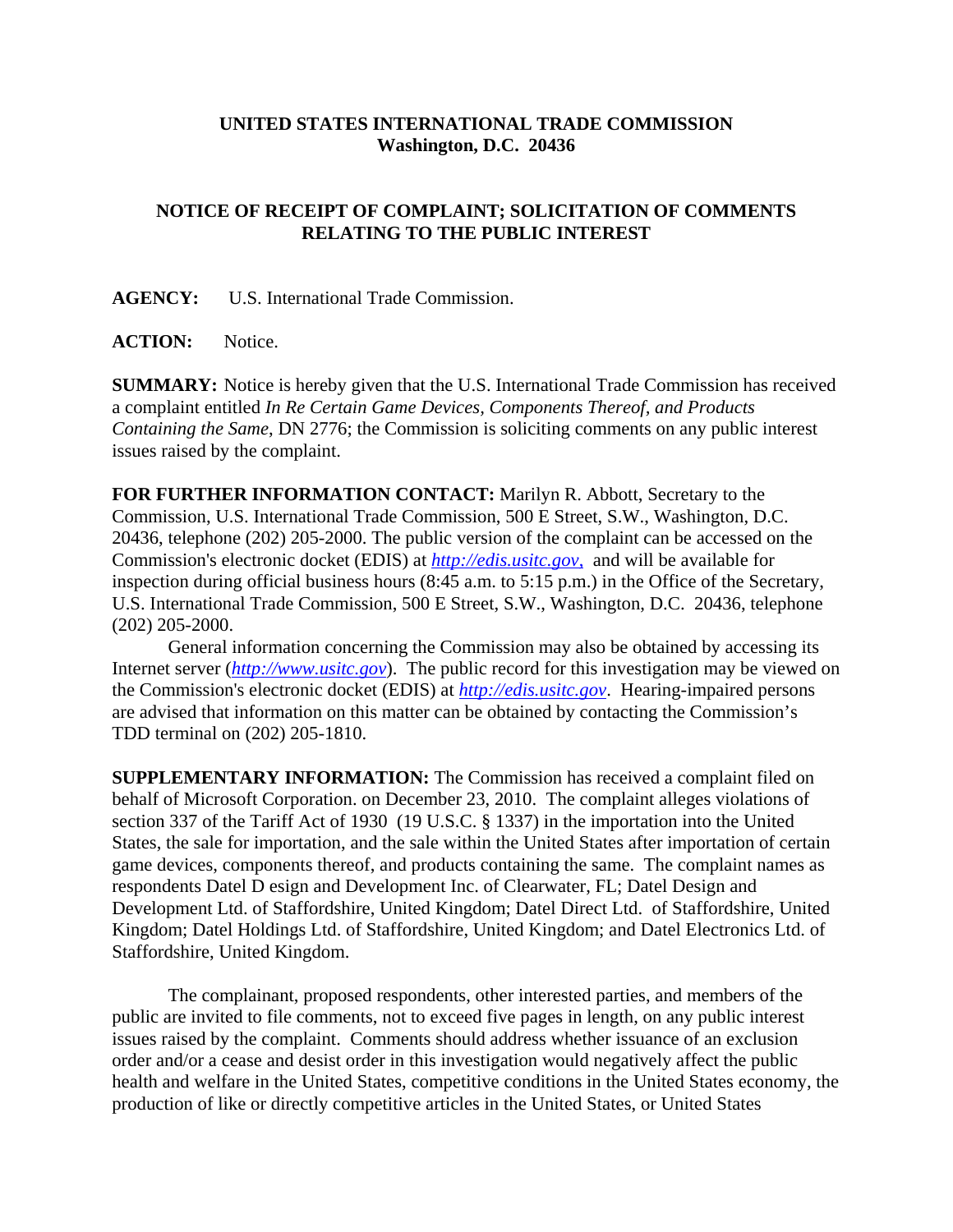consumers.

In particular, the Commission is interested in comments that:

- (i) explain how the articles potentially subject to the orders are used in the United States;
- (ii) identify any public health, safety, or welfare concerns in the United States relating to the potential orders;
- (iii) indicate the extent to which like or directly competitive articles are produced in the United States or are otherwise available in the United States, with respect to the articles potentially subject to the orders; and
- (iv) indicate whether Complainant, Complainant's licensees, and/or third party suppliers have the capacity to replace the volume of articles potentially subject to an exclusion order and a cease and desist order within a commercially reasonable time.

Written submissions must be filed no later than by close of business, five business days after the date of publication of this notice in the *Federal Register*. There will be further opportunities for comment on the public interest after the issuance of any final initial determination in this investigation.

Persons filing written submissions must file the original document and 12 true copies thereof on or before the deadlines stated above with the Office of the Secretary. Submissions should refer to the docket number ("Docket No. 2776") in a prominent place on the cover page and/or the first page. The Commission's rules authorize filing submissions with the Secretary by facsimile or electronic means only to the extent permitted by section 201.8 of the rules (see Handbook for Electronic Filing Procedures,

http://www.usitc.gov/secretary/fed\_reg\_notices/rules/documents/handbook\_on\_electronic\_filing. pdf ). Persons with questions regarding electronic filing should contact the Secretary (202-205-2000).

Any person desiring to submit a document to the Commission in confidence must request confidential treatment. All such requests should be directed to the Secretary to the Commission and must include a full statement of the reasons why the Commission should grant such treatment. *See* 19 C.F.R. § 201.6. Documents for which confidential treatment by the Commission is properly sought will be treated accordingly. All nonconfidential written submissions will be available for public inspection at the Office of the Secretary.

This action is taken under the authority of section 337 of the Tariff Act of 1930, as amended (19 U.S.C.  $\S$  1337), and of sections 201.10 and 210.50(a)(4) of the Commission's Rules of Practice and Procedure (19 CFR §§ 201.10, 210.50(a)(4)).

By order of the Commission.